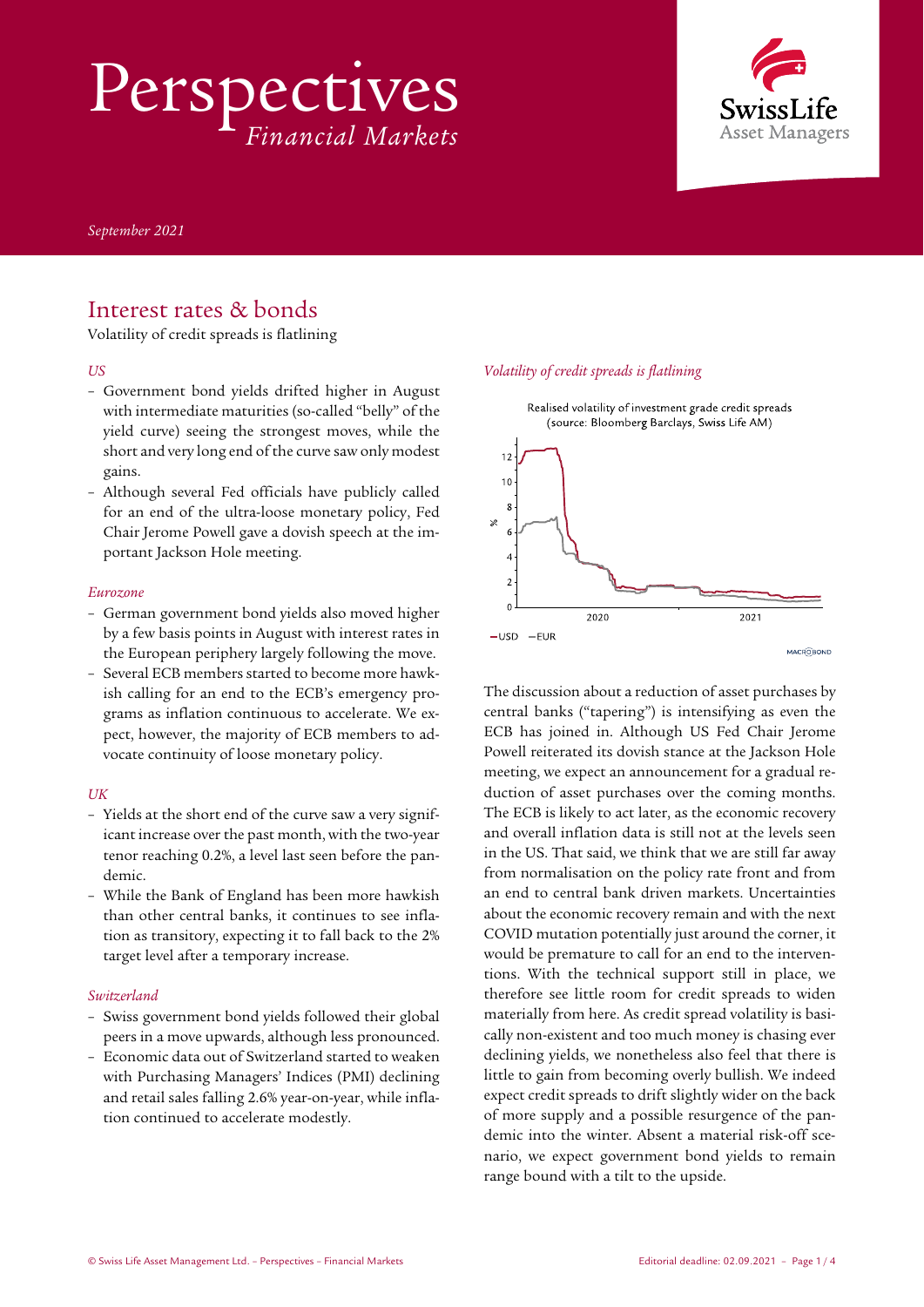# **Equities**

Excellent quarterly results, but high valuations

### *US*

- The US market was up 2.9% in the month of August. After a strong first half there was a mid-month dip due to increasing fears regarding the pandemic and negative news from China. The drop was, however, small and short-lived as investors used the drawdown to (re-)enter the market. The S&P 500 Index reached a new all-time-high and is now above 4'500.
- The earnings season delivered excellent results and the US Fed reassured markets that there will be continued monetary support.
- Overall, the US market is the most expensive of all major markets and we thus see only limited upside.

### *Eurozone*

- In August, the market was up 2.0%. The mid-month correction was smaller than in the US.
- The prospects for the European markets are good. The economy will gain momentum, valuation is more attractive than for other equity markets and the monetary policy by the ECB is more accommodative than in the US.

### *UK*

- Year-to-date, the UK equity market is almost 10% behind the European and the US market. In August, the UK market continued to underperform.
- The UK market has a very high dividend yield and its valuation is amongst the lowest of the major markets.

### *Switzerland*

- The Swiss market performed again in line with global benchmarks in August.
- The valuation of the Swiss equity market is lower than the US market, but higher than most other equity markets.

### *Emerging Markets*

- Emerging Markets are the weakest performer this year. Year-to-date, they are up only 3.0%. In August they delivered a performance of 2.6%.
- Emerging Markets suffer from two problems: a delay in Covid vaccinations and a weak Chinese stock market following the regulatory crackdown by the Chinese authorities.

# *Strong company results in the second quarter 2021* Growth between Q2/2020 and Q2/2021



MACROBOND

The earnings season for the second quarter 2021 was impressive and came in above expectations. In the US, earnings almost doubled compared to the previous year while the Eurozone and Switzerland recorded growth rates of 148% and 55%. About 90% of the reporting companies beat expectations and the margin by which they exceeded expectations is one of the highest on record. Revenue growth was impressive as well. In the US, revenues grew by 25% while in Europe and Switzerland the growth rates were 24% and 14%, respectively. The lower growth rates in Switzerland can be attributed to two factors: First, the decline in earnings last year was much less pronounced. Second, cyclical sectors (industrials, energy) that did particularly well in the upswing have a very low weight in the Swiss index. With these strong numbers, earnings are now above (USA) or at (Eurozone, Switzerland) pre-crisis highs.

Despite this positive development we became slightly more cautious in our equity market view. There are three reasons: First, the monetary support for markets is less strong than a few months ago as evidenced by lower growth of money supply. Second, valuations, especially in the US, are very high. The S&P 500 Index is, for example, 40% higher than at year-end 2019, while company earnings are up around 15%. Third, it is already quite a long time since equity markets have experienced a correction of 5% or more.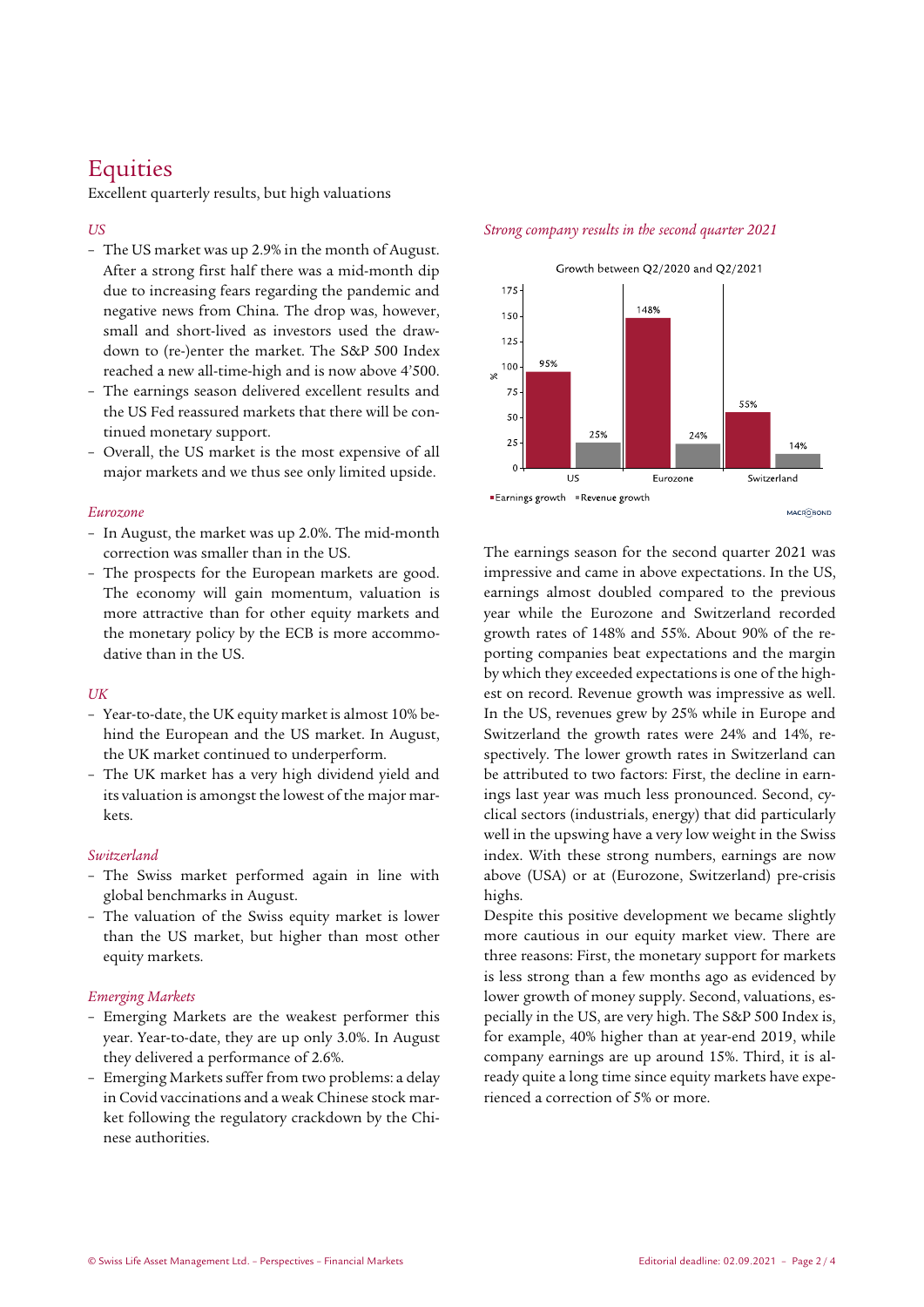## Currencies

No "taper tantrum" but continued USD support

### *US*

- The USD appreciated in the first half of August as discussions regarding tapering of asset purchases gained traction. The rather dovish remarks by Fed Chair Jerome Powell at his Jackson Hole speech contributed to a weaker USD performance towards the end of the month.
- We stick to our medium-term view of a well-supported USD and see room for renewed USD appreciation in September due to its interest rate advantage ("carry").

### *Eurozone*

- Eurozone economic activity has surprised positively in August, especially in the periphery, and inflation continued to accelerate. This has caused some alarmism in the media and triggered a few hawkish remarks by ECB officials.
- Nevertheless, we do not expect the mainstream view in the governing council to shift towards a more hawkish stance, which limits the room for any EUR appreciation. For the current month, we have a negative view on EUR/USD.

### *UK*

- GBP/EUR reached a new post-crisis high of 1.18 in the first half of August, driven by upbeat economic data, before losing steam in the second half of the month.
- We have a neutral one-month view on GBP/USD but see renewed GBP upside against EUR.

### *Switzerland*

- Following the strong EUR/CHF decline in July, improved risk sentiment among investors led the EUR higher against CHF in August.
- We see, however, no material EUR/CHF upside from here as interest rate differentials are very narrow and as risks surrounding the further development of the pandemic are still significant.

### *Japan*

- JPY/USD had a quiet month of August and fluctuated around the 110 mark.
- In line with our generally positive view on USD, we have a positive view on USD/JPY as well.

### *USD outperformance to continue over coming month*



In August, the main driver in FX markets were the expectations regarding US monetary policy. The "tapering" discussion gained significant traction in August and led to USD appreciation. Hawkish members of the Federal Open Market Committee (FOMC) even advocated in speeches to scale back asset purchases as soon as possible. The minutes of the July 27-28 FOMC meeting, published on 18 August, revealed that "most participants" agreed that the economic conditions required to taper asset purchases will likely be met this year already. This majority view was reiterated by Fed Chair Jerome Powell in his eagerly awaited speech at the Jackson Hole meeting of global central bankers. We thus expect the FOMC to give an "advance warning" on 22 September, when the next FOMC meeting statement will be published, with an official announcement including detailed tapering plans to follow in November 2021. The Fed's approach of cautiously preparing the markets for reduced asset purchases should prevent another "taper tantrum" that rattled markets back in 2013. Jerome Powell additionally soothed investors' nerves by mentioning that the tapering decision will not "carry a direct signal regarding the timing of interest-rate liftoff, for which we have articulated a different and substantially more stringent test". The USD lost somewhat in the wake of these remarks. We indeed only expect the first US policy rate hike to occur in Q2/2023. As this is still earlier than in most other developed markets, the USD should remain supported by a favourable interest rate advantage ("carry") and remain among the best-performing developed market currencies in 2021 (see chart).